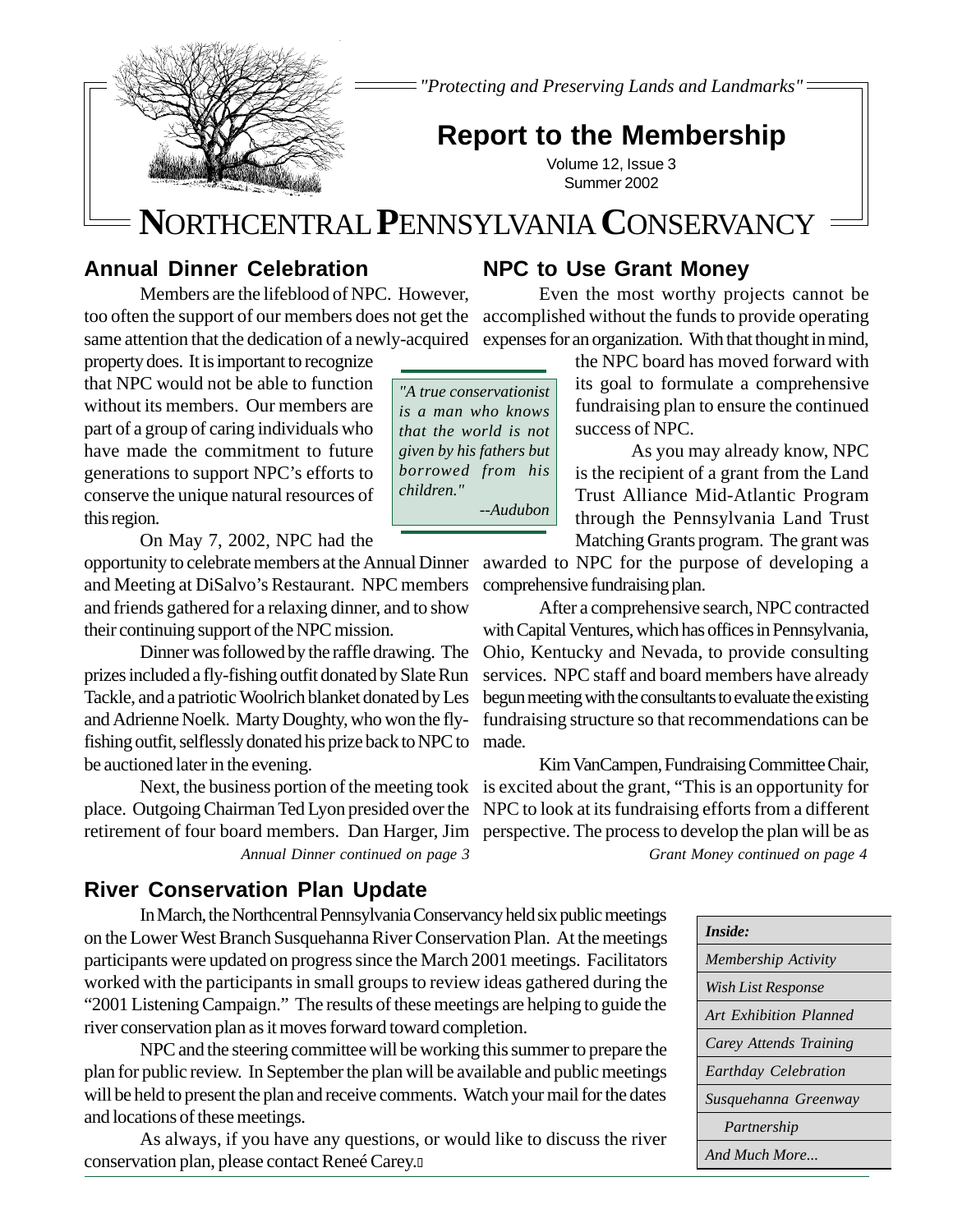## **Membership Activity from 1/1/2002 through 5/31/2001**

*CORPORATE MEMBERS* **Bald Eagle (\$2,000+)** PPL Corp./Montour Preserve **Osprey (\$1,000-1,999)** Alpine Club of Williamsport Country Ski & Sports M & S Conversion Co. Inc. Montour Oil Service Company **American Kestrel (\$500-749)** 21st Century Signs Citizens & Northern Bank Dixon A. C. & R. Corp. Equinox Ltd. Girton Manufacturing Co. Haddon Craftsmen Inc. Keystone Forging Co. Lyc. Co. Planning Commission Lyc. Co. Resource Management M & T Bank Marc Williams Goldsmith PMF Industries Inc. Price Optical Wayne Twp. Landfill CCSWA Woodlands Bank The Young Industries Inc. **Small Business (\$100-250)** Bald Eagle Township Clinton County Economic Partnership Custom Jewelry by Ed Williams DiSalvo's Pasta Products Lamar Advertising Lonza Inc. Mericle Commercial Real Estate



Mill Hall Clay Products Inc. Miller Brothers Auto Sales Inc. Molesevich Environmental Services Mountain Graphics PA Bureau of Forestry (Tiadaghton) Slate Run Tackle Shop Sovereign Bank Staiman Brothers Inc. The Entertainment Review Webb's Super-Gro Products Inc. Wheeland Lumber Co. Inc. Yoas Services Inc.

*GENERAL MEMBERS* **Elk (\$5,000+)** Alfred W. Buck **Bobcat (\$1,000-4,999)** George & Shirley Durrwachter Joseph Cramer Joanne Fisher **Black Bear (\$500-999)** Donald & Ann Alsted Tom Corbett Kay Crisanti Ray Mattie Gordon & Margie Shaw **White-tailed Deer (\$250-499)** Mrs. William F. Williams Blair & Mary Carbaugh Doug & Frani Doherty Martin & Jean Doughty Gary & Susan Harris Rich & Beth Schluter Linda Schramm Richard & Susan Sprout Whistle Pig Fishing Club

Zimmer Insurance Agency Inc.

Paul & Jacqueline Wottrich **Black Cherry (\$100-249)** Don & Cynthia Breon H. Kenneth & Marilyn G. Ruhl Jay & Juli Alexander Dr. Thomas Aufiero & Dr. Suzan McGary Malcolm Barlow Patrick Bonner & Randy Welshans Thomas & Laurie Burkholder Bob & Nell Carnein Chris Dwyer James A. Ely Larry Entz James Geurts William & Sarmite Judson Harvey & Anne Katz Jack Kramer Marc & Diane Lewis William Logue Edward & Judith Lyon Robert & Virginia MacIndoe Gilbert L. Maton Robert W. McCullough Paul Millinghausen C. Edward S. Mitchell Drs. Eberhard & Mary F. Passarge F. David & Sharon Pennypacker James & Evelyn Reeder Carl W. Schlappi Peter & Linda Schultz & Family Tiadaghton Audubon Society Chalmer & Ruth Ann Van Horn **Red Oak (\$50-99)** David & Sally Franz David & Ruth McCord Joseph H. Radley Dr. & Mrs. Daniel Wolfe Richard P. Lauchle Dr. & Mrs. John Wagner Jack & Joann Rishel Robert G. & Rose Ann Wallace Herman & Rita Bocher Peter & Christie Brooks Johnn & Susan Bryan Jonathan & Sally Butterfield Richard & Grace Carey James D. & Maria C. Casale Bill & Mary Chancellor Ned Coates & Gayle Peters-Coates Robert F. Cox Jr. R. Max Coy Frederick S. Crafts Charles & Jane Darrow Jack & Michele Davidson Dr. & Mrs. Herbert A. Ecker Sr. James R. Eckert Robert B. Elion Lloyd B. Forcey Terry & Susan Girdon Henry F. Hartmann Jr. William & Kelly Hastings William B. Heffner III Gary L. McWilliams/ Hurwitz Batteries Stephen E. Jaquith Susan Joshi Richard Karp James P. Lazorka Kenneth & Ann Lundy Dr. & Mrs. Donald R. Lundy Jr. Dr. & Mrs. Larry H. Lytle Timothy Mannello Mr. & Mrs. James Meyer

John & Cathy Miller Honorable Malcolm Muir Joseph A. Pecchia William & Nancy Pfeiffer Deborah Reeder Anne Rice & Rick Mason John & Marguerite G. Rich Terry Schulz & Kimberley Pittman-Schulz John & Leah Tewksbury Alex & Tracie Witter Charles R. Woltz John E. Young & Family **Sugar Maple (\$35-49)** Virginia B. McCanna Marian Fetter & Mark Kleinfelter Patty L. Bowman Esq. Wayne Laubscher Dr. & Mrs. Ira G. Masemore Bob & Donna McCoy Dr. & Mrs. David N. Ambrose Warren R. & Mary Lou Baldys Ron & Sondra Beach/ Ron Beach Studio Dr. & Mrs. John L. Brown Stephen & Stephanie Budman Alvin C. & Betty Bush Eila & Jack Campbell Bryon Carey/Carey Video Prod. Mr. & Mrs. John M. Carpenter Dale E. & Harriet J. Cooper Mary Cosgrove/Sullivan County Real Estate R. James Dunham Joseph & Ginny English Anthony C. Ferraro Richard Gahr Esq. Mr. & Mrs. Thomas Gehret Harriet L. Gleason Mr. & Mrs. Charles Haun & **Geoffrey** Ken & Sheila Hunter/Hill Country **Gallery** Gladys E. Lewis David McGarvey/ B&S Picture Frames Dave & Roxanne McMillan Dallas Miller Joseph R. Musto Don & Jean O'Brien Thomas & Marsha Person Family Michael J. Piccuta MD Darrel & Elaine Reibson Russell C. Reitz CLU George E. Rizzo & Family Annie Sanders Mark Shuman Carolee & Dick Thatcher & Chad Dr. Dora E. Van Dine James & Penny Vanderlin Family Harold & Beulah Yerk **White Pine (\$25-34)** Dan & Patti Alters Mike & Donna Bastian Katherine Durrwachter Margaret Wettling Mr. & Mrs. William R. Bailey Andrew Bamford Rob Barbour Larry R. Bason VMD Bear Hollow Rod & Gun Club Richard A. Beatty, DMD, MAGD Bill & Eileen Burdett Matt & Cathy Capwell Michael Casale Nancy A. Chamberlain

Charles & Kay Chapman Mr. Raymond Chernikovich R. Lowell Coolidge Russ Cowles Howard & Betty Cowles Cherie Craft CPA Thomas R. Deans James A. Drobile Esq. Alissa du Bois Ted & Lee Fenno Max Geise Donald Gephart Jr. Richard C. Gleockler Gary W. Glick Claramae Glunk Mr. & Mrs. Ronald C. Gower Bud Greevy David J. Gregg Mr. Steele Hahn Rep. & Mrs. Mike Hanna Bonita E. Hannis Skip Heller Karl A. Herzog Shane & Casey Hogancamp Donald G. Holtzman Richard W. Huggins James E. Jacobs Jr. Wendy Janerella Charles W. Kiehl Mr. & Mrs. Donald King Dr. Lester G. Kleckner Ed Lawrence & Catherine McLaughlin Charles R. Lockard Jr. Stephanie Long/ Goldcrafter's Corner Lycoming Co. Pomona Grange Mike & Betzi Lyon/ Lyon Camping & Supply Kevin L. McJunkin & Marianne Tillotson Lisa McNerney Max Mitchell Bill & Lynn Phillips Mr. & Mrs. Chester Pribble R. Stewart Ramm Raymond Rathmell Ed & Tink Reish Clifford A. Rieders Sierra Club-Otzinachson Regional Mary Stockwell Steve Stroman Susquehanna Longbeards NWTF David & Linda Unger Craig & Mary Vuccola Rev. & Mrs. Larry Waltz Wellsboro Area Chamber of Commerce Norman E. Wengert William V. West Scott Witmer Harry Woolever Clear Channel Communications Annette Nuss Anne Morrell Robinson Mike Yeager

### **GENERAL CONTRIBUTIONS**

Alliance for the Chesapeake Bay Alfred Buck Corning Incorporated Foundation (Matching Gifts Program) The Peter Herdic House Loyalsock Creek Watershed Memorial Fund Joseph H. Radley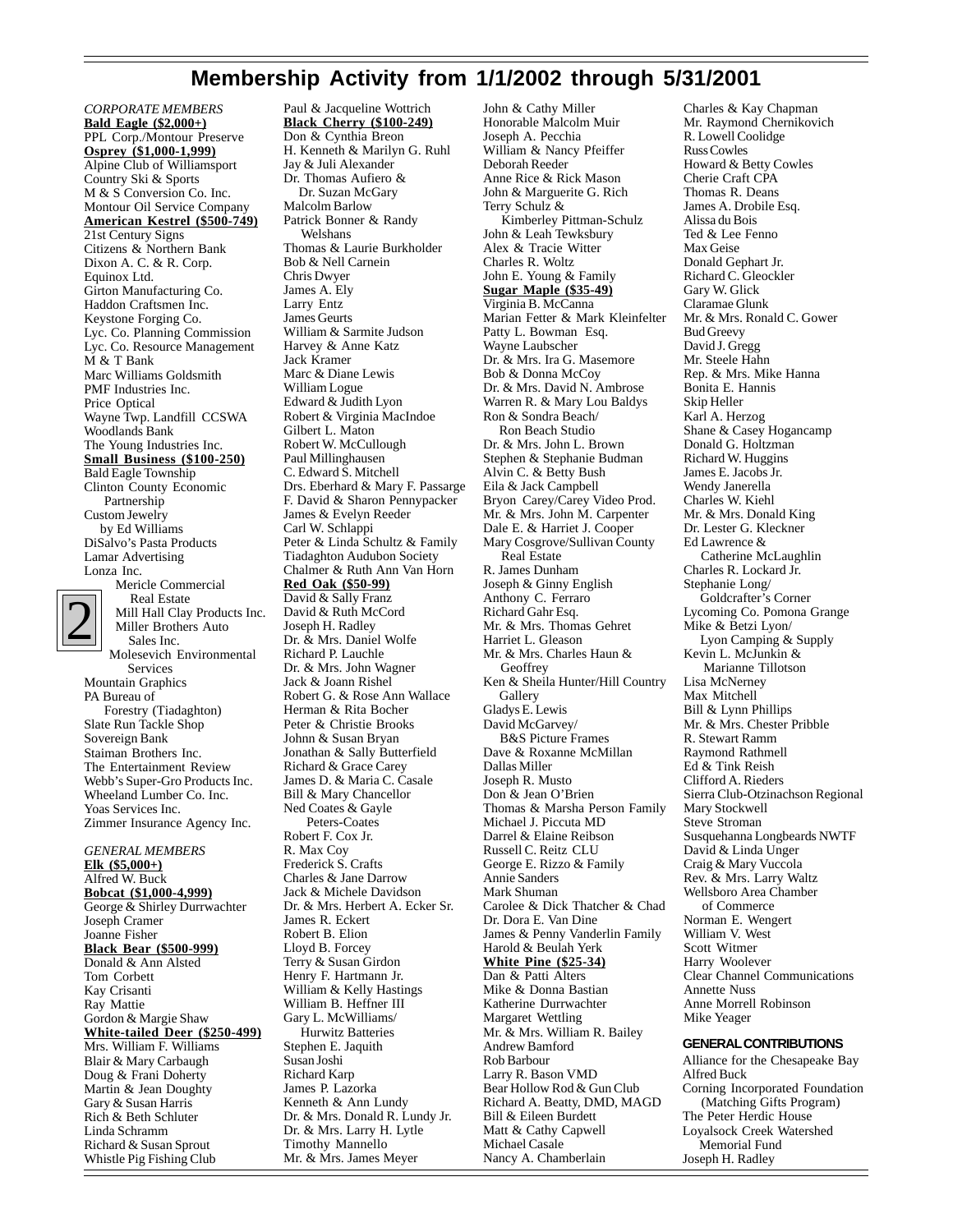

*We had a rare opportunity to snap a photo of the NPC staff at the Annual Dinner. This was the first time the whole staff was in one place at the same time! Pictured from left are Darlene Warner, Cathy Weibley, Renée Carey, Julie Adams and Gail Schaffer.*

### **Annual Dinner Contributions**

Our gratitude to the following individuals who could not attend the Annual Dinner but sent contributions in support of NPC: *Alfred Buck, James & Maria Casale, Bill & Mary Chancellor, Rita Confair, Joseph & Ginny English, Larry Entz, Joan Gingrich, Law Groner, Susan Tetrick James, Allan & Nan Young / Cromaglass,* and *Edwin & Merlene Young*.

### **Generous Response to Wish List**

Who says dreams can't come true? Ours have thanks to the thoughtful generosity of several people who read our wish list in the last newsletter and took action. Special thanks goes to *Alfred Buck*, who read our list of needs and sent a generous donation.

We also wish to thank *Julie Brennan* (International Paper) and NPC member *Jim Eckert* (Senator Jake Corman's office) for coordinating an office equipment donaton from the Lock Haven International Paper plant. A big thanks to the *Clinton County Recycling staff* for their kind assistance in helping load our van at International Paper. The gifts made to help fulfill our office needs will further NPC's mission of conserving our natural resources for future generations.

If you would like to help, we still need donations of frequent flyer miles. These frequent flyer miles are crucial in ensuring that the NPC staff is able to travel to conferences and training sessions, to exchange ideas and resources with other land trust staffs for the benefit of NPC, and to bring those ideas back to northcentral Pennsyvlania.

Reeder, Carl Schlappi and Ted Lyon were thanked for their years of service to NPC. The Nominating Committee was then asked for its recommendations for nominees to the board. Committee member Ann Tyler read the list, and Ted asked for any nominees from the floor. As there were no nominees from the floor, a vote was taken. Jay Alexander, Don Alsted, Rebecca Burke, Chris Dwyer and Richard Schluter were all elected to three year terms.

The highlight of the evening took place when those in attendance were invited to bid in the quilt auction. Before auctioning off the quilt, Ron Roan, of Bob, Chuck and Rich Roan, Inc., who graciously donated his auctioneering services, invited the group to bid on the fly fishing outfit. Next, Ron put the quilt on the block. In a flurry of bidding, members of the audience were on the edge of their seats to see who would win the quilt. When the bidding was finished, it was revealed that the high bidders on the quilt were Jim and Cindy Bower.

The comments we heard most often from attendees that night concerned the food. Chef Vincent

DiSalvo, whose donation of the meal brought in \$\*\*\*\*\* to NPC, wowed the crowd again this year, with an entrée that reflected an oriental twist. Members and friends were treated to a menu that included\*\*\*\*\*\*\*\*. To finish off the meal, a dessert table

filled with all kinds of treats was carried out. We would like to thank the following people for

their efforts to make the dinner such a success:

*Chef Vincent DiSalvo and Family, DiSalvo's Bryon and Samantha Carey, Carey Video Productions Ron Roan, Bob, Chuck & Rich Roan, Inc. J.C. Floral & Gifts Slate Run Tackle Les & Adrienne Noelk Kim VanCampen George Rodgers George Durrwachter*

The evening was a testimony of the commitment of our members, a group of individuals who have cared so much about the NPC mission of conserving the natural places of northcentral Pennsylvania that they have united to make a difference.

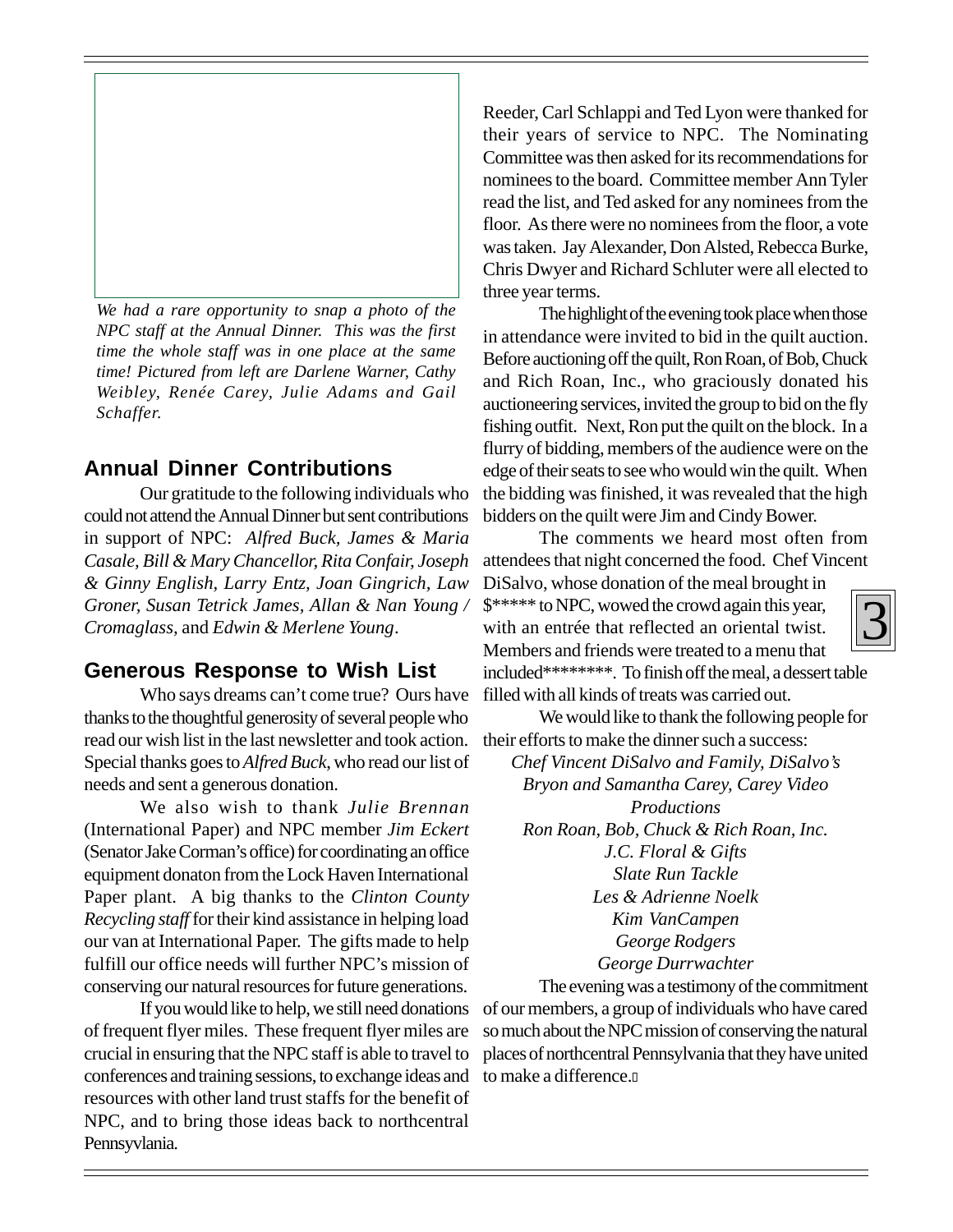## **Art Exhibition Planned**



This autumn B&S Gallery in Williamsport will again host an art exhibition to benefit NPC. Gallery owner Dave McGarvey has generously agreed

to donate gallery space for both original pieces and prints to be displayed October 18 through November 1. NPC will receive 35-50% of the purchase price of each piece sold during the show. This is an excellent opportunity for our art-loving members and friends to take home a piece of art while at the same time benefiting NPC.

Those individuals pledging an art purchase prior to the show will be invited to a gallery opening and given first choice of the pieces. The order of choice will be determined by a random drawing the night of the opening.

NPC is pleased to be working with a very talented group of artists, including: Dr. June Baskin (calligraphy), Willa Fae Danley (Pysanky eggs), Brian Galas (wood), Susan Nicholas Gephart (pastel, oil), Danielle Goodyear (silver gelatin prints), David Hopkins (oil), Ken Hunter (oil), Maile Marshall (oil), Ruth Anne Miller (fibers), Karen Nicolls (pastel, oil), Howard Parks



(wood), Carol Rothrock (pastel), Jason Shipley (photography), Roger Shipley (oil, watercolor), Bruce Storm (watercolor), Nella Godbey Storm (watercolor), John Troisi (photography), and Aleta Yarrow (paper pulp, opaque watercolor, oil pastel). For

more information, please contact NPC at 323-6222.

## **Hike Yields Wildflower Sightings**

### *(as reported by hike leader Ruth Rode)*

Those who braved the weather report of severe thundershowers on April 28 enjoyed a pleasant afternoon on the Bluebird Trail. Wildflowers, Rue-anemone, Fringed Polygala, and Bluets were identified. A barred owl called several times, and peliated woodpeckers were spotted. Foundations of the Remington cottage, outbuildings, well and spring were inspected by the group. The hike was completed with a walk along the stone walls that border Remington Run.

*Note: The Williamsport Municipal Water Authority was gracious enough to allow us to hike the Bluebird Trail. Those who may wish to visit the trail on their own should keep in mind that the trail is located on a watershed, so consideration should be given when hiking the property. For more information, or to arrange a hike, please contact the Williamsport Municipal Water Authority at 323-6148.*

## **Carey Attends Advanced Training**

What does it take for a land trust to be successful and sustainable? Reneé Carey, NPC's Executive Director, spent a week pondering that question with 19 other land trust executive directors at the B Bar Ranch near Emigrant, Montana. The group spent 5 days talking about their organizations and discussing ways to ensure they achieve their missions efficiently.

The training was organized by the Land Trust Alliance and included speakers from the Malpai Borderland Groups (a group of New Mexico and Arizona cattleman who are working to improve their grasslands), the Montana Land Reliance (a statewide land trust in Montana), and Jim Butler (a professor from the University of Alberta). These speakers provided insight on how to overcome adversity by building teams; how to keep an organization and its staff energized, enthused and passionate; and how to maintain your sense of humor, no matter what. The training was wonderful and thought-provoking.

### *Grant Money continued from page 1*

(photography), Roger Shipley (oil, watercolor), valuable as the plan itself." NPC member Beth Schluter<br>Bruce Storm (watercolor), Nella Godbey Storm worked with VanCampen and Reneé Carey in preparing<br>watercolor), John Trois the grant and the scope of work for the project. Schluter's fundraising and membership development experience were extremely valuable to this process. Currently, Schluter is the Development Director for Susquehanna Health Systems. She also has experience working for the Manomet Center for Conservation Sciences, a nonprofit, environmental organization.

> Through the consultant's work, the board hopes to provide itself and the NPC staff with the long-term roadmap necessary to provide the essential operating funds that will allow us to continue to further NPC's mission.

> The Land Trust Alliance (www.lta.org) is the national leader of land trusts. Headquartered in Washington, DC, it has regional programs in the Mid-Atlantic (offices in Wilmington, DE); Southeast (offices in Durham, NC); Southwest (offices in Grand Junction, CO); Midwest (offices in Portage, MI); Pacific (offices in Sacramento, CA); Northeast (offices in Saratoga Springs, NY); and Northwest (offices in Seattle, WA). LTA provides valuable training, information, and resources to land trusts throughout the United States.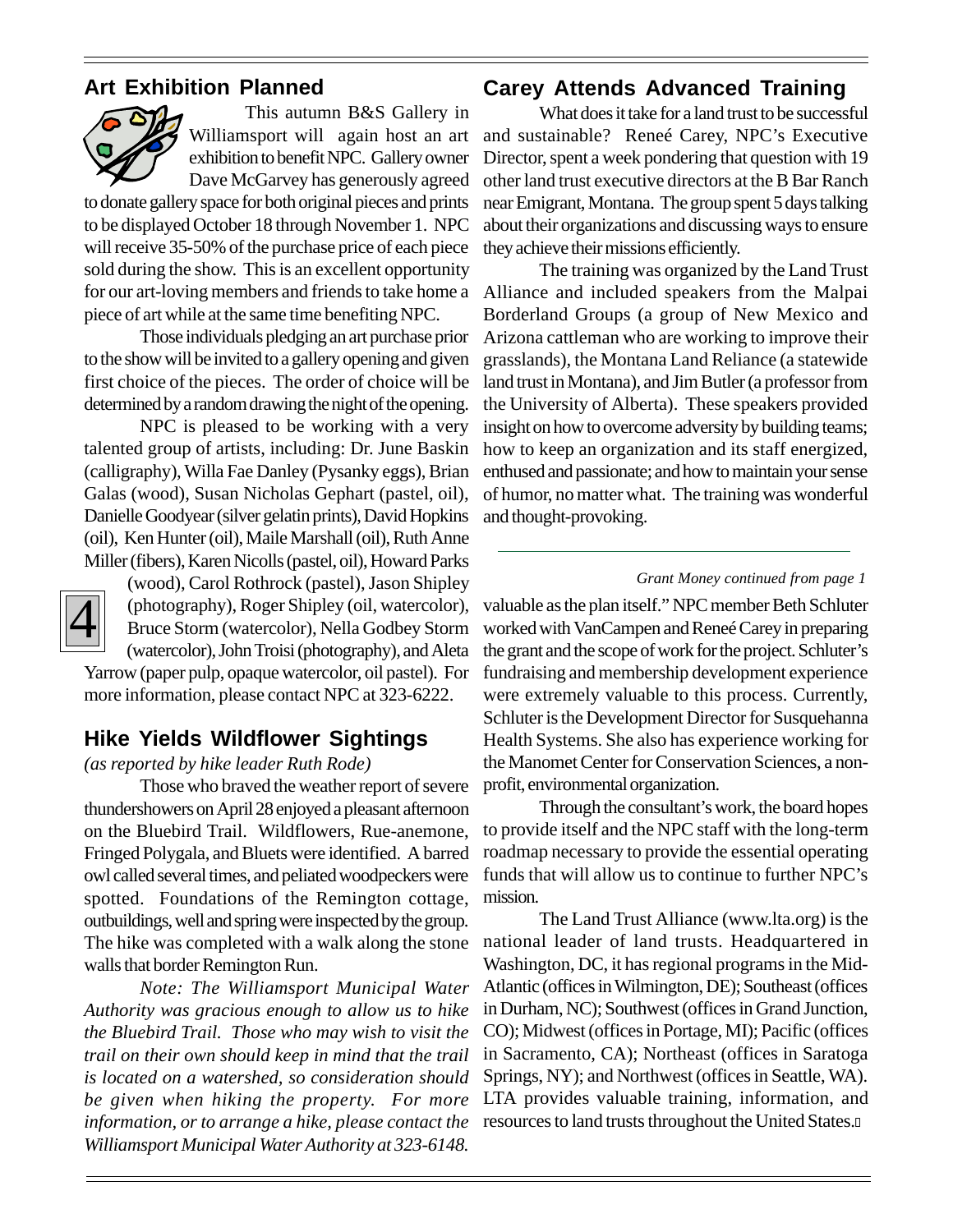### **What Kind of Place Will You Leave SEDA-COG Coordinating Greenway for Your Children? Efforts**

Have you planned a gift that will protect a way of life for your children, grandchildren, and THEIR children? A gift to the Northcentral Pennsylvania Conservancy can help ensure that generations from now, people will have the chance to enjoy the special places in our region. One of the best gifts you can give to the future is to designate a portion of your estate go to the Northcentral Pennsylvania Conservancy in your will. If you have already designated such a gift, or are planning to, please make sure that your will lists our full name, "Northcentral Pennsylvania Conservancy." There are many organizations with the word "conservancy" in their names; listing our full name ensures that your wishes will be carried out as you intend them.

Your gift to NPC is a way to provide future generations with the same natural beauty and unique resources you have enjoyed in this region over your lifetime. Please consider the legacy such a gift would create.

Earthday Celebration a Success<br>
The NPC Earthday Celebration, held at<br>
Franco's Lounge on April 20, was a fun-filled evening<br>
The Success and the Success of the Successive of April 20, was a fun-filled evening The NPC Earthday Celebration, held at featuring musicians Ted Lyon, David Lynn and his band, and Lauren Johns. More than 100 people came out in support of NPC, to raise a record \$560 from the evening! We extend our thanks to the musicians for donating their time and talent for an evening of music.

Also, a very special thanks goes to NPC member Fred Daniele, for his hard work to make the evening so successful. Fred not only donated the proceeds from the evening's cover charge to NPC, but he also recruited the talent for the evening, set up the stage, helped the musicians carry in their equipment and donated Franco's gift certificates to thank the musicians.

## **NPC Elects New Slate of Officers**

NPC's Board of Directors met on May 20 and held the annual election of officers. Congratulations to Kevin Drewencki, who takes the helm as Chairman, having previously served as Vice-Chairman. Congratulations also go to the new Vice-Chairman, Mel Lewis, to J. Mike Wiley who was re-elected to the position of Secretary, and to Ann Tyler returning for another year as Treasurer.

Former Governor Tom Ridge formed a Pennsylvania Greenway Partnership Commission that issued its report in June 2001. As a result of this effort and interest throughout the state in forming greenways, a partnership formed. The purpose of this partnership is to oversee the planning of a Susquehanna Greenway along over 500 miles of the river, from Maryland to New York, and west to Cherry Tree, Pennsylvania.

SEDA-COG is coordinating the effort, which involves a wide range of groups with varying interests. The Susquehanna Greenway team is deferring its planning to local efforts where possible. An example is the 75 mile section of the lower West Branch Susquehanna River that is being studied in NPC's river conservation plan. Since the river conservation plan will include a greenway element, NPC will provide the Susquehanna Greenway team with this greenway information.

Over the next several months many of you will hear more about this effort and what it means for your area. If you would like more information, contact Jennifer Haas at SEDA-COG, 570-524-4491.





## **Memorial Contributions**

 In memory of **Jack & Rachel Hall** *Mr. & Mrs. R. Robert McCoy Mr. & Mrs. Peter S. McCoy Mr. & Mrs. Timothy S. Dilling*

 In memory of **Arnie Hayden** *Max & Alice Mickey*

 In memory of **Margaret "Peggy" Madigan** *Lycoming County Conservation District*

## **Oops!**

We mistakenly did not thank **Ed Williams** from Ed Williams Custom Jewelry for his wonderful donation of a 14K gold bracelet valued at over \$500 for the Celebrity Waiter Night raffle. We extend our gratitude for Ed's generosity and our apologies for not including his donation in the last newsletter!